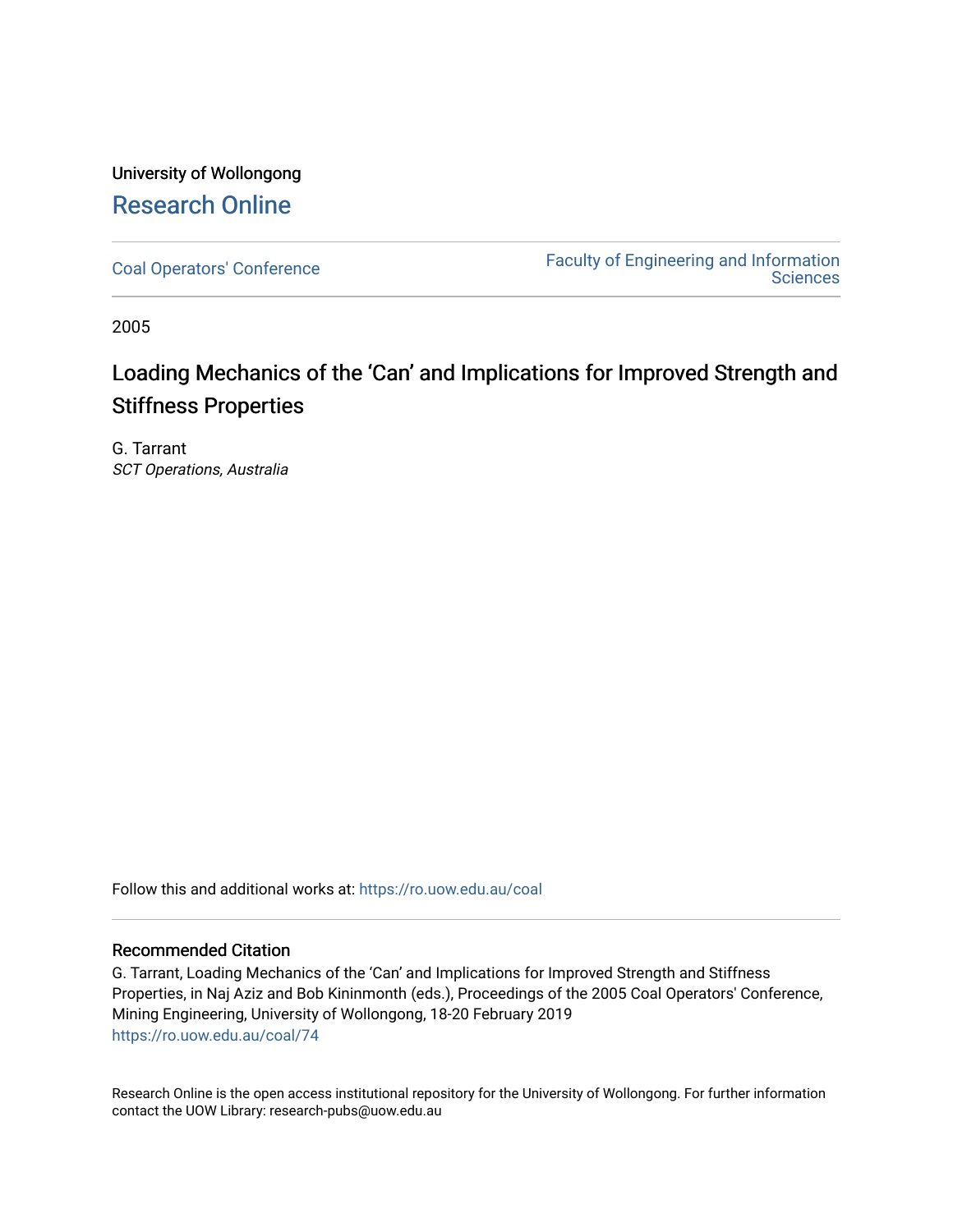## **Loading Mechanics of the 'Can' and Implications for Improved Strength and Stiffness Properties**

**G Tarrant<sup>1</sup>**

## **ABSTRACT**

Improved roof control in high deformation tailgate environments has been achieved over the last decade through development of stiffer and increased capacity standing support products. 'The Can' is one such development, being a steel cylinder containing a weak cementitious fill, designed to essentially fold in upon itself whilst maintaining strength. A laboratory study to better define the relative load contributions of the steel cylinder and fill, the confining interaction between these components and most importantly, the potential impact of varying the steel and/or fill properties is described. This would enable the support engineer to 'dial-up' the desired strength and stiffness properties and optimise the standing support design with respect to load capacity, stiffness, weight (handling) and cost. Design curves to optimise strength based on steel casing thickness, fill strength (confined and unconfined) and 'Can' geometry were established. Scaled-down (one-third) samples were used in the test program and found to adequately reflect the loading behaviour of full-scale versions, thereby providing significantly greater scope for further product development at less expense compared with testing full-scale products.

## **INTRODUCTION**

A laboratory study of the interaction between the steel casing and fill material of 'The Can' standing support is described. Whilst the overall load/deformation characteristics of the product had previously been obtained by full-scale laboratory tests conducted by NIOSH (Pioneer Burrell, 1995), the relative contribution of the steel cylinder versus filler had not been established. This information was required for the development of stiffer and higher capacity (or softer and lower strength) systems. Unfortunately, the cost and logistics of conducting full-scale tests were prohibitive so the study was conducted using scaled-down (one-third) versions of the product.

The objectives of the testing program were:

- to measure the confinement provided by the steel casing to the filler and the consequential increase in strength of the fill material;
- to relate the scaled-down tests to full-scale versions and thereby establish the applicability of using scaled-down versions in product development;
- to establish design criteria regarding steel thickness, filler properties and 'Can' geometry; and
- to better understand the field loading behaviour of the product.

Three mini-cans were tested, one of which was tested as an empty steel cylinder. Each can was instrumented with 20 strain gauges to measure axial and circumferential strains. The study objectives were achieved, thereby providing the support design engineer with the ability to 'dial-up' the desired support properties of stiffness and strength within practical limitations such as weight and cost.

## **BACKGROUND**

## **The product**

'The Can' was developed by Burrell Mining for in the USA on a 'yieldable confined core concept' (UPSTO, 1994). It is composed of a cold rolled steel cylinder filled with a foamed cementitious

blend including flyash. The 'Can' is typically handled underground using an Eimco with claw attachment which currently constrains the weight of the product to approximately 2.0 t. Its use is widespread throughout the coal mining industry.

Generally if a higher capacity product is desired, then a larger diameter 'Can' is used. However handling limitations and other aspects such as the disruption to ventilation and access are also important issues that limit the strength achievable. A 915 mm diameter 'Can' is typically the largest used with a yield of approximately 160 t. In the absence of further testing, the opportunity for the mine engineer to optimise support cost against other variables such as support capacity, density, size or handling is limited.

Figure 1 illustrates characteristic load/deformation profiles of various standing support products, including the 'Link n Lock' and pumpable cement systems. The strength of the largest products in widespread use is limited to approximately 160 t for the high yield types. Greater capacity is achievable through the pumpable products however there is a rapid reduction in post yield strength for these types. It is emphasised that the purpose of this paper is not to discuss the benefits of one product over another since they all have application in differing environments.



FIG 1 - Comparative load/displacement of selected standing supports (after Barczak, 2000).

<sup>1.</sup> MAusIMM, Senior Strata Control Engineer, SCT Operations Pty Ltd, PO Box 824, Wollongong NSW 2520. Email: gtarrant@sctaust.com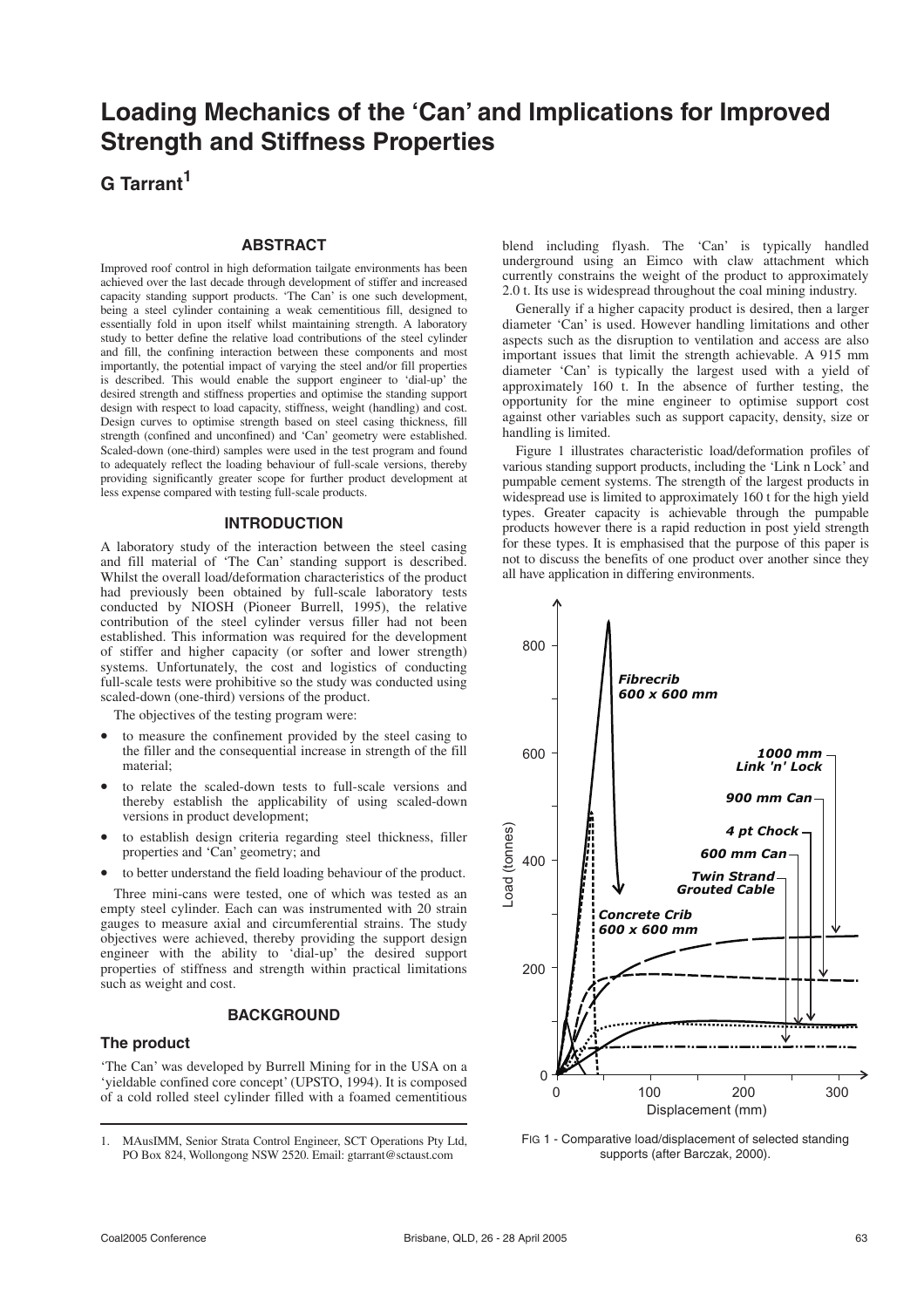#### **Previous research**

Concrete filled steel tubes (CFTs) are used within civil construction due in part to the economic benefits of using concrete versus steel. Substantial research into this area has been conducted over the last 60 years (O'Shea and Bridge, 1994, 1997a, 1997b; O'Shea, 1998; Morino and Tsuda, 2002) with the initial focus on thick walled steel cylinders and normal strength concrete (15 to 50 MPa). The increased cost of steel has driven research towards thinner steel tubes and use of higher strength concretes (100 MPa). Aziz *et al* (2001) conducted a range of tests on 150 mm diameter, 500 mm high steel tubes (1 mm thick) filled with a variety of low strength fillers between 3.6 and 22.9 MPa. The work found that changes in filler strength influenced the bearing capacity of the composite columns. The body of existing research provided some insights into the behaviour of CFTs in general and particularly in relation to:

- the strength of the steel tube component,
- the possible load distribution between concrete and steel, and
- the ductility of the steel/concrete composite.

Essentially the concrete core interacts with the steel casing only after yield of the concrete occurs. The resistance provided by the steel casing may increase the post yield strength of the concrete depending on the relative strain characteristics of the concrete and steel.

The total load developed by a CFT can be separated into the contributions of the concrete, the bare steel tube and confining effects of the steel provided to the concrete. According to the research, the maximum contribution of the steel cylinder can be determined independently of the fill using existing buckling formulae (AS 4100, 1990; Grimault and Janss, 1977; AISC-LRFD, 1994). The presence of the fill doesn't enhance the load at which buckling occurs since buckling is usually directed outward, not inwards. The contribution of the concrete can be separated into its unconfined and confined components.

The post yield behaviour of a CFT and its ultimate strength depend on whether or not the CFT exhibits strain hardening or softening characteristics. This is again a function of the radial strain characteristics of the concrete and the confining response of the steel casing.

#### Composite strength of concrete filled steel tube

Figure 2 illustrates the stress conditions in the steel tube and concrete core. From the equilibrium of forces a relationship between the hoop tensile stress  $\sigma_h$  and the internal pressure  $\sigma_r$ can be established (Equation 1).

$$
\sigma_r = -\frac{t}{r} \sigma_h \tag{1}
$$

where:

r and t are the radius and thickness of the steel respectively

The strength of the confined concrete is given by the following relation:

$$
\sigma_{1c} = UCS + TSF \ast \sigma_{3c} \tag{2}
$$

where:

TSF is the triaxial stress factor given by  $(1+\sin\phi)/(1-\sin\phi)$ φ is the internal angle of friction σ1*c* is the strength of the concrete





**Plan View**

FIG 2 - Stress conditions in the steel tube and the concrete core (after Johansson and Akesson, 2001).

The form of this equation is well recognised within geomechanics in relation to rock strength.

Substitution of  $\sigma_r$  into Equation 2 gives the relationship between the hoop stress developed in the steel casing and the concrete strength.

$$
\sigma_{1c} = UCS + TSF \times \frac{t}{r} \sigma_h \tag{3}
$$

The total load in the CFT can now be written in terms of the sum of the contributions from the concrete and steel according to Equation 4.

$$
L_T = L_C + L_S = \left( UCS + TSF \times \frac{t}{r} \sigma_h \right) A_C + \sigma_S A_S \tag{4}
$$

where:

- *AC* and *AS* are the respective areas of the concrete column and steel (note that an effective area approach would be used for the load in the steel)
- *LT* is the total load
- *LC* is the load in the concrete
- *LS* is the load in the steel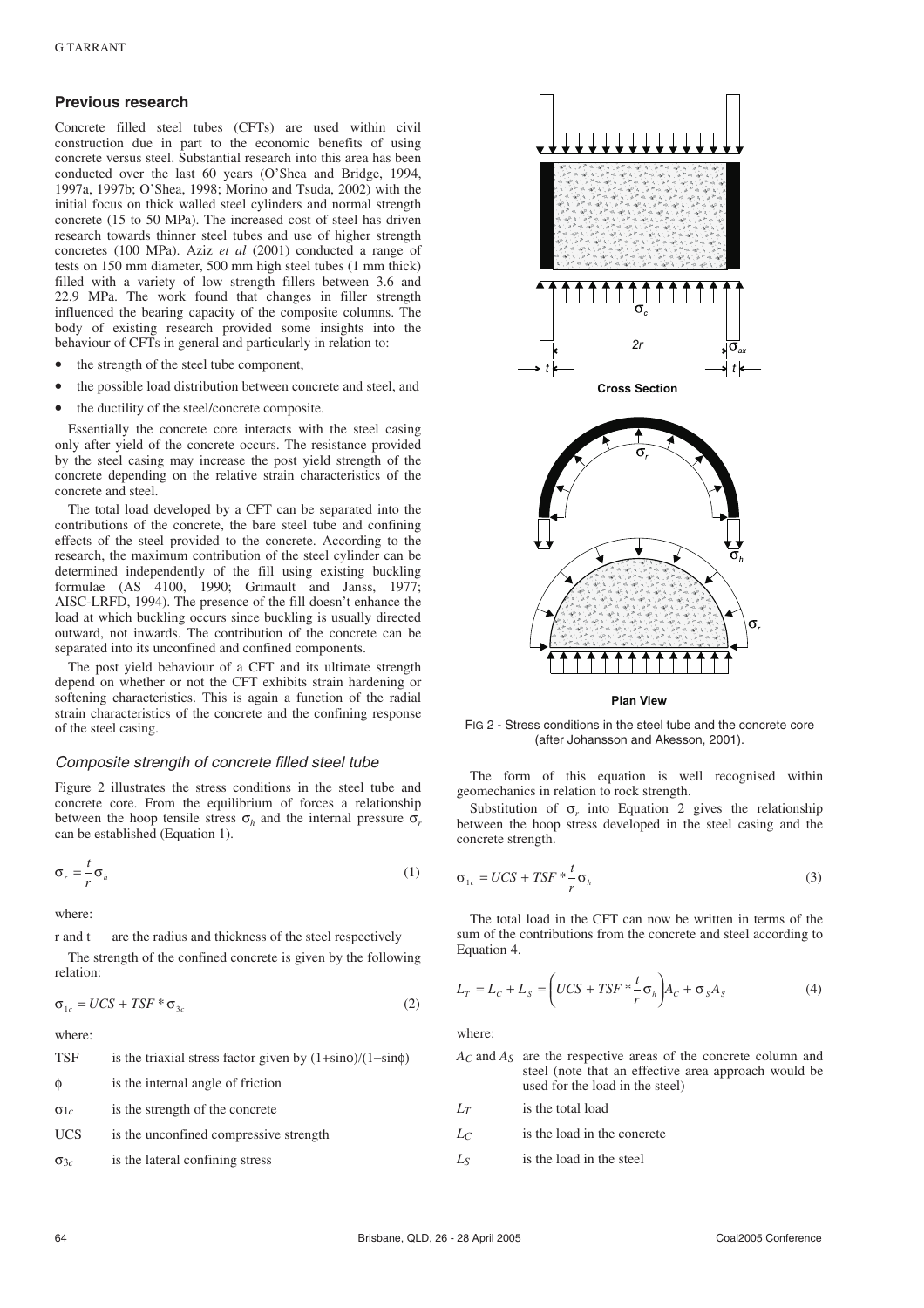Equation 4 provides a relationship between the components of the composite system. The fill properties of UCS and TSF can be determined by triaxial testing in the laboratory and the load at yield of the steel cylinder can be estimated from empirical formulae or also determined through testing. The radial strain of the concrete and the consequential resisting confinement developed by the steel casing is obtained either empirically (as in this study) or numerically through use of FEM code.

#### Implications for mini-can tests

The measurement of hoop stresses in 'Cans' has never been conducted and following a request for information from the manufacturer, the buckle strength of empty 'Cans' has also never been conducted. No published data exists for the triaxial properties of the fill typically used in the 'Can'. If development of the 'Can' was to include analytical evaluation (use of Equation 4) of different fill types, steel cylinder geometries or casing materials, the following aspects required either measurement of confirmation:

- The applicability of the empirical equations developed for bare steel tubes for the very high D/t ratios should be evaluated. The mining application of CFTs are characterised by very high D/t ratios (>450) compared with the civil application (D/t ratios typically <90).
- The triaxial strength properties of the fill required determination. The fill typically used in the mining application of CFTs is very weak  $\left(\langle 3 \text{ MPa} \rangle \right)$  compared with the civil application (15 to 100 MPa).
- The radial strain behaviour of the fill and the confining response of the steel tube required measurement.

The mini-can laboratory tests were designed to gain a better understanding of these aspects.

### **TEST SERIES**

#### **Test specimens**

The mini-cans were manufactured by Pioneer Burrell without specific instruction regarding the welds or degree of roundness. Each mini-can was constructed with a single longitudinal weld and was capped at one end. In the vicinity of the longitudinal welds, local warping of the cans was visible. The dimensions and weight of the mini-cans are provided in Table 1. One of the filled

**TABLE 1** Steel material properties and 'Can' dimensions.

| <b>Specimen</b> | <b>Diameter</b><br>(mm) | <b>Thickness</b><br>(mm) | Length<br>(mm) | Weight<br>(kg) |
|-----------------|-------------------------|--------------------------|----------------|----------------|
|                 | 311.0                   | 1.9                      | 1006           | 13.4           |
|                 | 311.0                   | 1.9                      | 992            | 65.8           |
|                 | 311.9                   | 19                       | 993            | 76.2           |

cans was 10 kg lighter, indicating the presence of a large air pocket within the specimen. Greater control over the filling procedure and checking of the weight at the time of specimen filling would be required for future tests. The filled specimens were noted to have some steel (<5 mm) proud of the fill due to uneven settlement. Due to the size and weight of the specimens, no attempt was made to machine the ends parallel. Instead the specimens were topped with normal cement and levelled.

Given the extent of the imperfections, the small scale tests should be considered a 'first pass' evaluation. Future use of small scale specimens would require much tighter tolerances and development of standard procedures to reduce the variables introduced into the testing process. The effect of imperfections would be expected to become more pronounced with further reductions in specimen size.

### **Fill testing**

Small fill samples of approximately 50 mm diameter  $\times$  100 mm length were poured to establish the unconfined compressive strength (UCS), Poisson's ratio, Young's modulus and triaxial strength characteristics. The tests were conducted by Strata Testing Services Pty Ltd according to Australian Standard AS 4133.4.3 (1993) and in the case of the triaxial tests, ISRM-suggested methods. The fill test results are summarised in Table 2. Figure 3 indicates that the strength increase versus confinement or triaxial stress factor (TSF) was approximately 1.9, which is considerably lower than the value of 4.1 typically used in the prediction of CFT strength (Morino and Tsuda, 2002) for example). The relatively low value of TSF indicates that the strength of the fill material is not enhanced to the same extent (50 per cent) as that of normal strength concrete.

### **Test results**

The tests were conducted at the University of Sydney, Civil Engineering laboratory using the Dartek 200 tonne capacity machine. All tests were concentric, axial loading conducted under stroke control at a rate of 5 mm/minute. The post yield characteristics of one of the tests (number 3) were investigated under stroke control of 25 mm/minute. Ten pairs of axial and circumferential linear strain gauges were attached to each can in the configuration shown in Figure 4. The strain gauges were logged automatically by a Datataker. The Appendix illustrates the typical strain gauge output from the tests.

#### Bare steel tube

The load versus axial shortening of the bare steel tube is shown in Figure 5. An initial seating-in of the bare steel tube was evident from the initial portion of the stress/strain curve, occurring over approximately 2 mm. The maximum load was 270 kN and yield occurred due to local buckling as shown in Figure 6.

| <b>Sample</b> | <b>Sample</b><br>diameter (mm) | Sample length<br>(mm) | <b>Moisture</b><br>content $(\% )$ | <b>Density</b><br>(g/cc) | Confining<br>stress (MPa) | <b>UCS</b><br>(MPa) | (GPa) | Poisson's<br>ratio |
|---------------|--------------------------------|-----------------------|------------------------------------|--------------------------|---------------------------|---------------------|-------|--------------------|
|               | 50.8                           | 110.4                 | 16.3                               | 0.635                    |                           | 2.4                 | 1.6   | 0.21               |
|               | 50.9                           | 109.8                 | 15.2                               | 0.614                    |                           | 1.9                 | 1.5   | 0.23               |
| ا 2           | 51.0                           | 102.8                 | 16.2                               | 0.616                    | 0.2                       | $1.7^{\dagger}$     | n/a   | n/a                |
| 41            | 50.9                           | 98.8                  | 13.3                               | 0.596                    | 0.4                       | $1.7^{\dagger}$     | n/a   | n/a                |
| 51            | 50.8                           | 100.7                 | 12.3                               | 0.599                    | 0.8                       | $1.7^{\dagger}$     | n/a   | n/a                |

**TABLE 2** Fill test results

† Inferred from extrapolation of triaxial test series.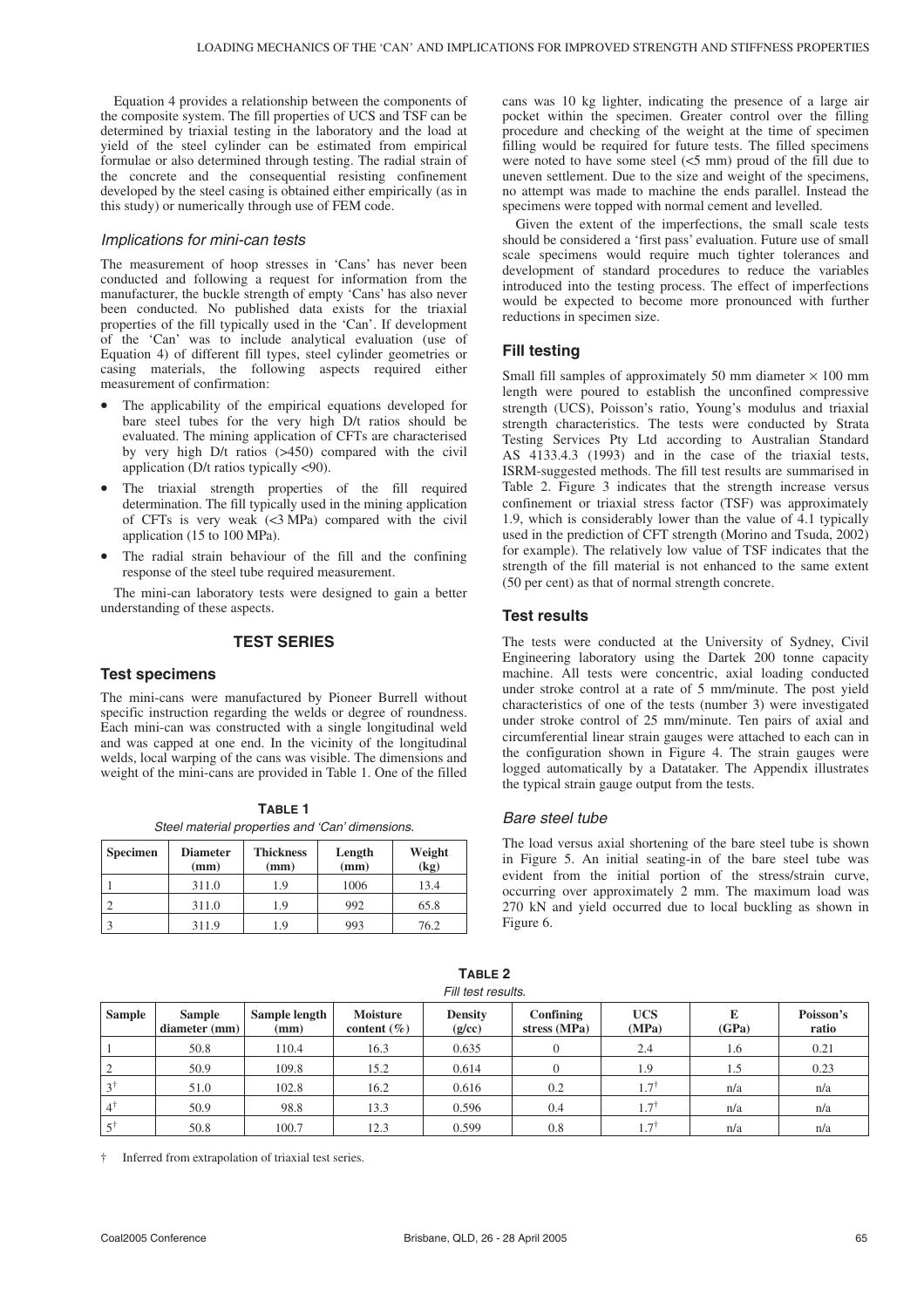

FIG 3 - Strength versus confining stress of the fill.



FIG 4 - Layout of the strain gauges relative to the longitudinal seam.



FIG 5 - Load versus displacement of empty can (sample 1).



FIG 6 - Local buckling of empty can.

Various codes have been developed to predict the buckling loads of bare steel cylinders, including Australian Standard AS 4100 (1990), AISC-LRFD (1994) and Grimault and Janss (1977). Figure 7 illustrates the range in predicted strength for these codes for 1.9 mm thick steel tubes and Table 3 is a summary for the mini-can and larger versions typically used underground.

Clearly there is a variation in the predicted loads with the AISC-LRFD (1994) code predicting significantly higher tube loads at larger diameters. This may reflect the level of conservatism applied by the respective standards committees as well as the range of cylinder geometries forming the empirical basis of the codes. O'Shea and Bridge (1997a) note that AISC-LRFD (1994) give accurate predictions except for the thinnest tubes and were also developed for cold formed steels. If it is assumed that the LRFD code would be inappropriate for this study, the remaining AS 4100 (1990) and Grimault and Janss (1977) codes provide a guide to the expected strength of the bare steel tubes. Further investigations would benefit from measurement of the bare steel tube strengths for the larger scale 'Cans'.

The discrepancy between the tested peak load and the predicted peak load from the codes is partially attributed to the conservatism embodied in the code guidelines and partially due to the imperfections in the test specimen, particularly the uneven initial loading due to the out of squareness between the top and base of the tube. The use of smaller steel tubes would allow better tolerances for sample preparation since machining of the ends within a standard lathe would be possible.

## Filled mini-cans

The load versus axial strain of the filled cylinders is provided in Figure 8, which also shows the bare tube test for comparison. The load at yield of the mini-cans was 46 and 48 t for samples 2 and 3 respectively. Both mini-cans yielded due to local buckling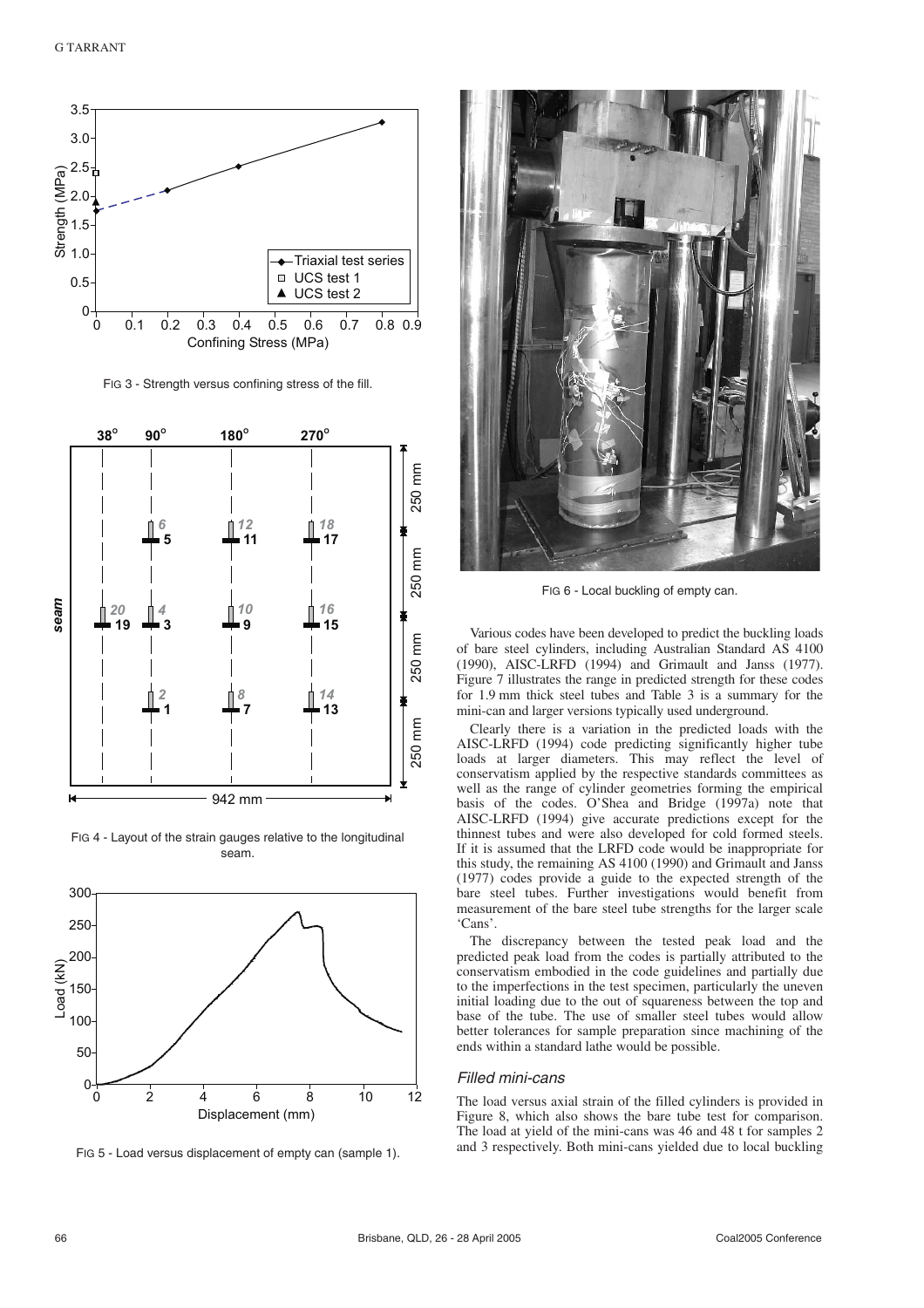

FIG 7 - Tested bare steel tube strength compared with predicted strengths from various codes.

| TABLE 3                                          |  |
|--------------------------------------------------|--|
| Tested versus predicted load of bare steel tube. |  |

| <b>Diameter</b> | <b>Test load</b><br>(kN) | <b>AS 4100</b><br>(1990) | <b>AISC-LRFD</b><br>(1994) | Grimault<br>and Janss<br>(1977) |
|-----------------|--------------------------|--------------------------|----------------------------|---------------------------------|
| 300             | 270                      | 326                      | 394                        | 409                             |
| 630             | Not tested               | 415                      | 585                        | 537                             |
| 800             | Not tested               | 468                      | 721                        | 590                             |
| 900             | Not tested               | 450                      | 800                        | 614                             |

at the top of the cylinder as shown in Figure 9. The similar yield load for both mini-cans was somewhat surprising given that specimen 2 was 10 kg lighter than specimen 3. This aspect is elaborated further in the discussion section.

The post yield behaviour of specimen 3 was examined in greater detail. The stroke rate was increased to 25 mm/minute and continued until the stroke limit of the testing machine (225 mm). Figure 9 illustrates the development of local buckles



FIG 8 - Load versus displacement for the empty and filled mini-cans (300 mm diameter).

at various positions along the can. The mini-can was noted to develop a single outward buckle at the top of the can at yield, then followed by a further buckle approximately 50 mm below the first. The mini-can proceeded to concertina until both buckles made contact.

The load versus displacement plot including post yield is illustrated in Figure 10. The peaks and troughs of the load history were noted to coincide with the concertina process of buckle development followed by closure as buckles made contact with other buckles. The load difference between peaks and troughs was approximately 10 t or 20 per cent of the load at yield. Each trough and peak load was successively higher than the previous, indicating a strain hardening behaviour.

Figure 11 illustrates the axial versus circumferential strain for gauges nine and ten, Can number 3 (refer Figure 4). The plot clearly indicates that at the onset of buckling at the top of the mini-can, partial elastic unloading of the steel occurred in both the axial and circumferential directions. Since the steel is behaving plastically only locally, once the vertical displacement has increased by a buckle wavelength, elastic reloading of the steel tube can occur.



**a) Initial buckling. b) Continued buckling. c) Continued buckling Can #3, 22% axial shortening.**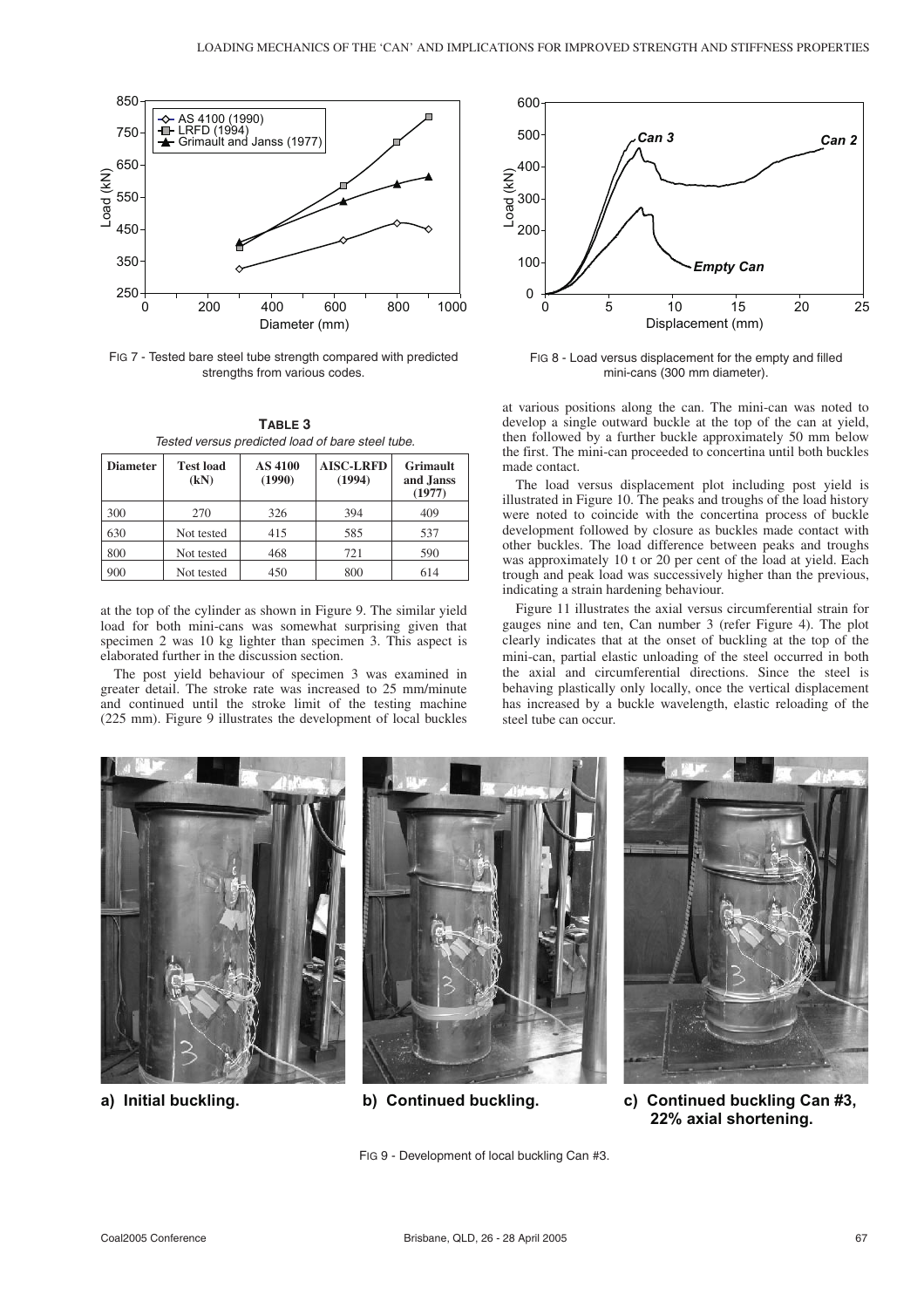

FIG 11 - Axial versus circumferential strain at midpoint – Can #3.

#### Confinement generation

The confining stress provided to the fill by the steel casing was calculated from the averaged circumferential strains and the steel properties. An average circumferential strain of 60 µs was attributed to the interaction between the fill and the steel cylinder.

The total circumferential strain in the steel cylinder is the sum of the circumferential strain associated with axial loading (Poisson effect) and the circumferential strain due to expansion of the fill:

$$
\varepsilon_{cr} = \varepsilon_{c,ax} + \varepsilon_{c,exp} \tag{5}
$$

where:

-1200

- ε*CT* is the total circumferential strain
- $\varepsilon_{c,ax}$  is the circumferential strain due to axial loading of the cylinder
- ε*c.*exp is the circumferential strain due to the concrete expansion

and since:

$$
\varepsilon_{c,ax} = -\upsilon \varepsilon_{ax} \tag{6}
$$

where:

υ is the Poisson's ratio of the steel

ε*ax* is the axial strain in the steel

The incremental confining pressure provided to the fill after Equation 1 and recast in terms of circumferential strain is given by:

$$
\Delta p = \Delta \varepsilon_{c.\exp} E_s \left( \frac{t}{r} \right) \tag{7}
$$

The total confining pressure provided by the steel casing to the fill at yield was calculated to fall within the range 0.15 to 0.2 MPa. The confining stresses enhanced the mini-can strength by only 20 kN out of a load at yield of 480 kN.

### **DISCUSSION**

### **Deformation style**

The deformation of the mini-cans was consistent with that observed underground for full-scale products, in particular the key feature of local buckle development and concertina behaviour of the steel tube. The behaviour of the mini-can was also consistent with experimental test work conducted by research into the application of concrete filled tubes (CFTs) to the civil industry. The civil research indicated that the shape of the steel section has a significant effect on the development of local buckles with circular sections generally buckling outward and square or rectangular section buckling both inward and outward. The yield strength of sections that buckle outward would not be expected to benefit from the presence of fill.

The mini-cans tests provided further insight into the post yield behaviour of the steel section. Whereas a bare steel tube will continue to deform until losing all strength, the presence of the fill results in the controlled concertina effect. In the early stages of yielding, a single buckle forms. With progressive axial displacement equal to the buckle wavelength, the steel cylinder has effectively regained its original shape and the load increases until another buckle commences. The cycle results in an oscillation of the peak load as deformation progresses.

### **Comparison with full-scale tests**

Figure 12 illustrates the peak load achieved in the filled mini-can tests compared with the published data available for 630, 800 and 900 mm 'Cans' (Pioneer Burrell, 1995) and predictions of the peak load using Equation 4 based on:

- bare steel tube strength,
- unconfined fill strength, and
- confined fill strength based on measured hoop stress.

The results are summarised in Table 4. The range of predicted loads shown in Figure 12 was established using both the AS 4100 (1990) and Grimault and Janss (1977) codes for predicted strengths for bare steel tubes. The predicted 'Can' strengths using these two codes (for the bare steel tube strength component) were found to bracket the measured loads based on these codes.

Figure 13 is a bar graph of the relative load contributions of the steel cylinder, unconfined fill and confined fill. The basis of the graph is the predicted strength of the steel cylinders assuming AS 4100 (1990) code for bare steel tubes, the measured UCS of the fill (1.7 MPa) and the predicted confining stresses extrapolated from the mini-can tests to the larger diameter 'Cans'. The plot is presented as cumulative to more easily identify the contribution of the confinement generated. The estimated confining stress generated for a 915 mm 'Can' was approximately 0.05 MPa (increasing the fill carrying capacity by 60 kN).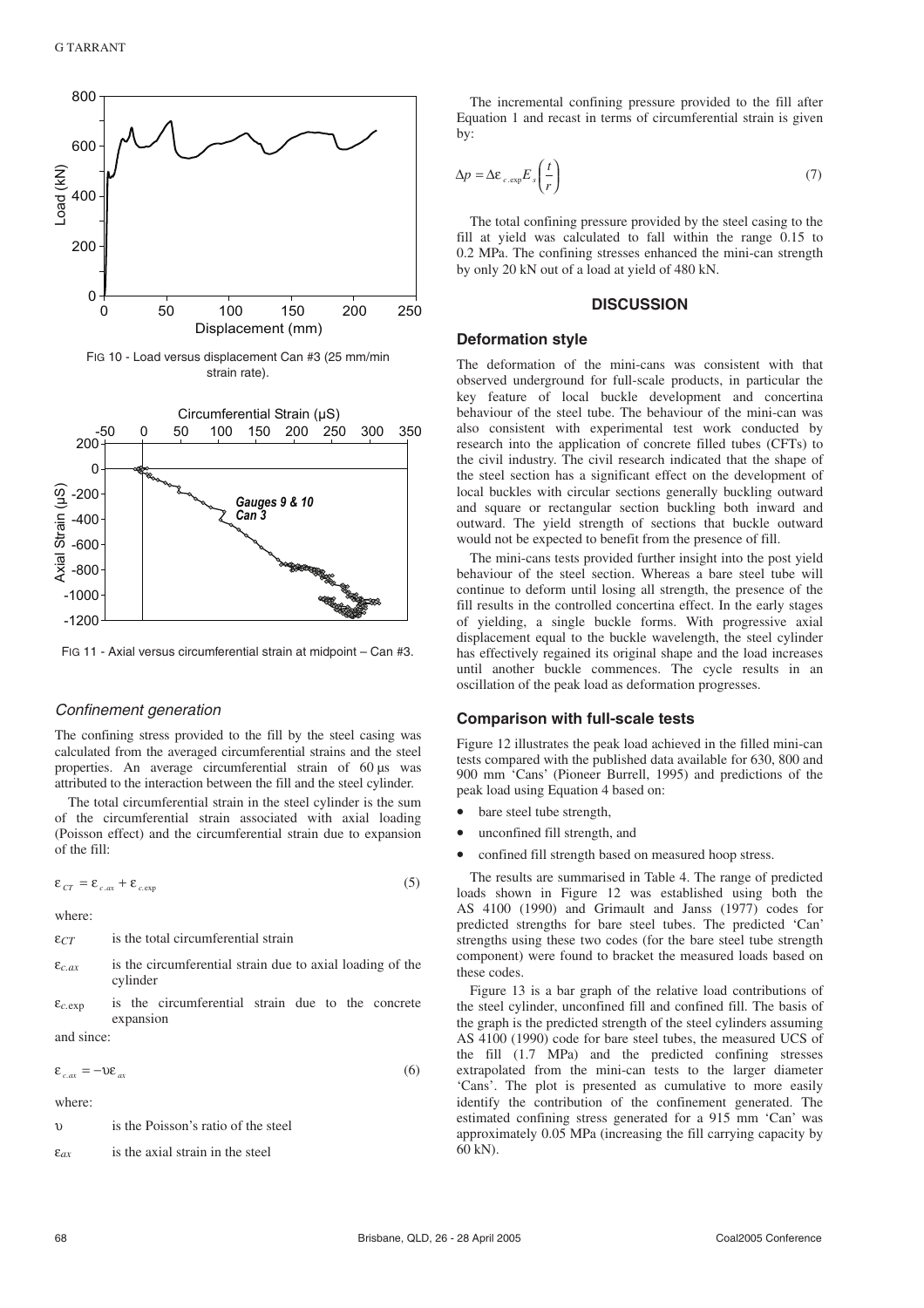| Actual versus predicted peak 'Can' loads. |                               |                                                     |                       |  |  |
|-------------------------------------------|-------------------------------|-----------------------------------------------------|-----------------------|--|--|
| <b>Diameter</b><br>(mm)                   | <b>Predicted</b><br>(AS 4100) | <b>Predicted</b><br>(Grimault and<br>$Janss$ $(kN)$ | <b>Tested</b><br>(kN) |  |  |
| 300                                       | 467                           | 550                                                 | 550                   |  |  |
| 630                                       | 989                           | 1010                                                | 1016                  |  |  |
| 800                                       | 1378                          | 1500                                                | 1360                  |  |  |
|                                           |                               |                                                     |                       |  |  |

900 1593 1757 1645

**TABLE 4**



*NOTES:* (i) lower bound assuming AS 4100 (1990) code for steel tube (ii) upper bound assuming Grimault and Janss (1977) code for steel tube

FIG 12 - Total load versus diameter – predicted versus actual.



FIG 13 - Relative load distribution of the steel cylinder, unconfined and confined fill.

Inspection of Figure 13 indicates that as a first pass approximation, the 'Can' loads could be predicted to within a reasonable level of accuracy if the effect of confining stresses was simply ignored. The 'Can' strength could be predicted reasonably well by simply adding the bare steel tube strength to the unconfined fill strength. The contribution of the confining stress generated to the overall strength of a 915 mm diameter can represents approximately four per cent of the total load. The low magnitude of confining stress generated (<0.2 MPa in the mini-can) was indicative that beyond yield, the volume of the fill continued to decrease rather than exhibit dilation. The fill behaviour was one of collapse of the skeletal fabric and reduction in void space (local crushing) rather than generation of shear failure surfaces with consequential dilation effects.

#### **Implications for product development of the 'Can'**

Based on the results obtained, the role of the steel tube is to principally develop axial load and to physically restrict the movement of the fill so as not to allow sloughing however minimal enhancement of the fill strength is provided by the steel. The steel tube accounts for approximately 35 per cent of the total load in a 900 mm diameter 'Can'.

#### **Cuttability**

A cuttable and presumably softer material would be expected to generate less confining stress to the fill compared with steel. However given the low contribution of the confined fill (four per cent) the consequential reduction in strength from loss of this confinement would be minimal. Since the steel tube provides approximately 35 per cent of the total load for a 915 mm 'Can', an equivalent strength of non-steel material would be required to maintain the same load capacity. Since the steel contribution increases to nearly 50 per cent for a 600 mm 'Can', the requirement for the non-steel material to provide an equivalent load capability compared with the steel increases. In other words, the penalty in peak load terms for a 600 mm cuttable 'Can' is more severe compared with a 900 mm cuttable 'Can'.

## Steel thickness

Figure 14 is a plot of predicted 'Can' strength versus steel thickness for 600 mm and 915 mm diameter 'Cans' assuming:

- the same fill properties as that used currently,
- same steel strength properties, and
- buckle load based on AS 4100 (1990).

A linear increase in strength of approximately 45 or 50 t would be expected for every 1 mm increase in steel thickness for 600 mm and 900 mm diameter 'Cans' respectively. In relative terms, the impact of increasing steel thickness is greater for 600 mm versus 900 mm 'Cans'. This is a consequence of the greater relative contribution of the steel cylinder to the total load for smaller diameter 'Cans'. According to Figure 14, a steel thickness of 2.5 mm for a 600 mm 'Can' would achieve approximately the same strength as that for a 1.9 mm casing for a 915 mm 'Can'. As a precautionary note, the possibility of column buckling and the impact of lateral displacements should be considered in a field application of this finding.

#### Fill strength

Figure 15 illustrates the expected increase in (915 mm) 'Can' strength for an incremental increase in fill UCS for various steel thicknesses. For every 1 MPa increase in fill UCS, the 'Can' capacity would be expected to increase by approximately 70 t, irrespective of the steel thickness. Increasing the fill strength by approximately 1MPa would therefore be expected to have a resulting increase in total 'Can' strength similar to that indicated by increasing the steel thickness by 0.5 mm. The practical drawback to increasing fill strength is the consequential increase in fill density which may increase the total 'Can' weight to an unacceptable level for handling underground.

#### Confined fill properties

The contribution of the confined fill to the total 'Can' strength is influenced by both:

- the confining stress generated through interaction with the steel; and
- the responsiveness of the fill to that confinement (triaxial stress factor (TSF)).

Both of these characteristics are associated with the fill properties. From Equation 2, the increase in strength for a given confinement is related to the internal angle of friction of the fill. A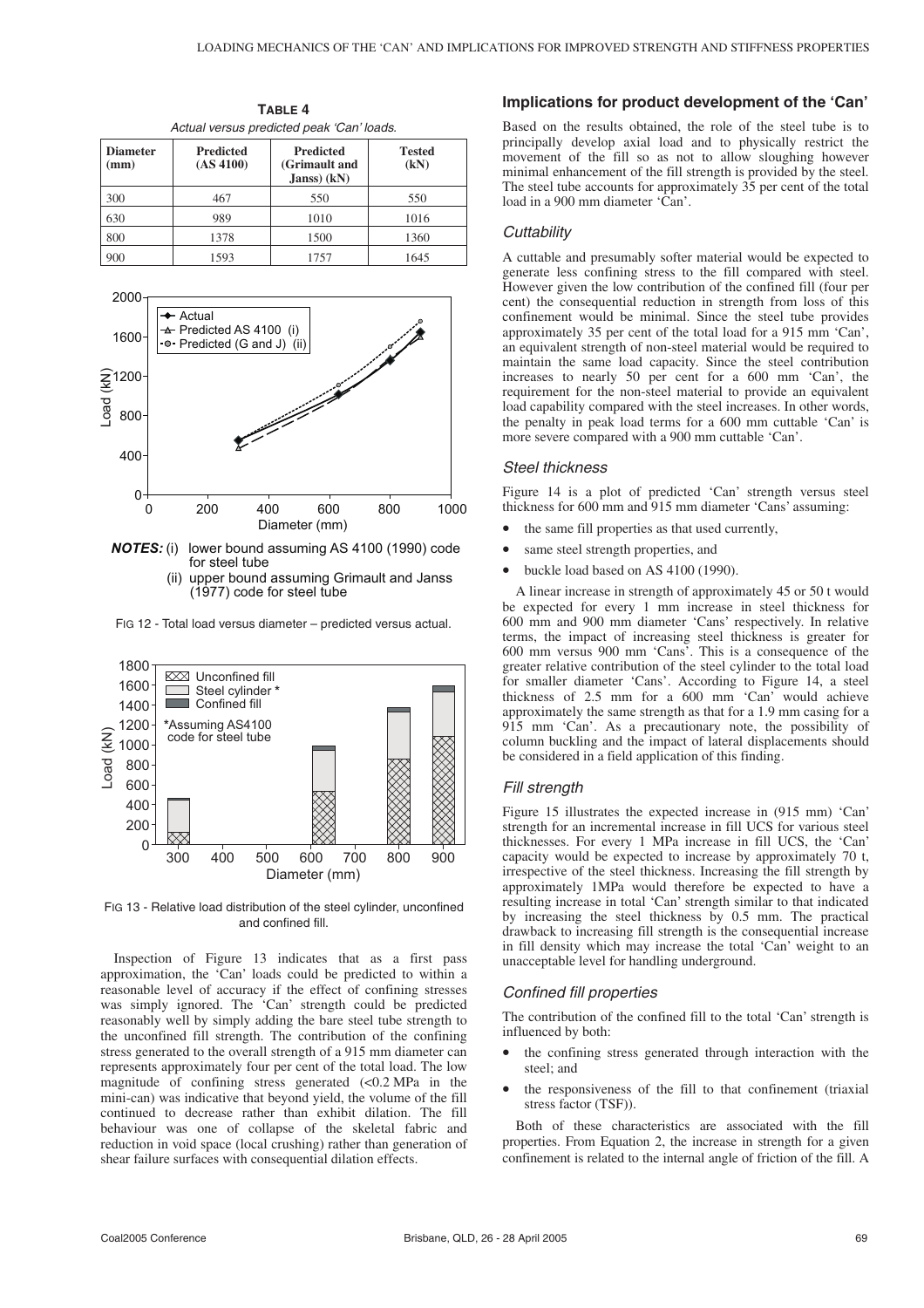

FIG 14 - Predicted affect of steel thickness on strength of 900 mm can.



FIG 15 - Predicted affect of fill strength and steel thickness on strength of 900 mm can.



FIG 16 - Predicted affect of increased confining stress on strength of a 900 mm can.

value of 18° has been measured for the fill giving a triaxial stress factor of 1.9. The strength of the fill increases by 1.9 MPa for every 1 MPa of confinement provided by the casing. Based on the mini-can tests, the larger diameter 'Cans', generate a confining stress of only 0.05 MPa, increasing the fill strength by only 0.095 MPa (6 t for a 915 mm diameter). Figure 16 illustrates the expected increase in overall strength of a 900 mm diameter 'Can' for incremental increases in the confining stress generated between the fill and steel interaction, all other things being equal.

Recommendations to increase the internal angle of friction of the fill are beyond the scope of these investigations. In general terms the internal friction angle would be expected to increase through means such as increasing the level of interlocking between particles. This may include the relative proportions of the constituent mix, mechanical properties of the constituents, void ratio, etc.

The existing fill is like a foam with a skeletal fabric and large void ratio. The deformation of the fill is characterised by a progressive collapse of the skeletal fabric. Eventually the void ratio would be expected to decrease to the extent that the fill behaved more like an aggregate where volume increase would be expected to accompany continued deformation. Figure 9 illustrates that even after axial shortening of 22 per cent, the volume continued to decrease with increasing axial shortening (no barrelling of the cylinder evident). It is suggested that decreasing the void ratio would be expected to have the greatest impact on the level of confining stress generated by the steel and also the responsiveness of the fill to that confinement (internal friction angle). Increasing the steel thickness or limiting barrelling of the 'Can' by application of ring stiffeners or other means is unlikely to result in a significant increase in the confined strength of the existing fill.

#### Casing strength

In civil applications where the concrete is intended to carry the bulk of the load and the role of the steel casing is to provide confinement, disconnection between the steel and the loading system (load concrete only) has been found to be desirable under some circumstances. In the mining application, the steel cylinder was found to form a significant contribution (>30 per cent) to the total system load, even after buckling. Future product development that may result in disconnection of the steel cylinder from the roof and floor or features that reduce the load at which buckling occurs should be avoided. The introduction of longitudinal ribs or other methods to delay the onset of local buckling would be expected to increase the strength of the steel cylinder and therefore the overall system strength.

The key point is that the role of the steel cylinder in the mining application is different to the civil application. In the mining application the role of the steel cylinder is to contribute to overall strength whereas the civil application the role is more one of confinement.

#### **Implications for field behaviour of the 'Can'**

#### **Stiffness**

The axial shortening of the mini-can at yield was approximately 7500 µs or 7.5 mm for the 1000 mm test specimens both filled and unfilled. If this result is extrapolated to an underground application for a 'Can' length of  $3 \text{ m}$  for example, then yield would be expected at a minimum roof to floor convergence of 22.5 mm. This value does not include seating-in of packing materials or closure of gaps between the roof and support. The displacement at which yield occurs is also independent of 'Can' diameter assuming that column buckling does not occur. The value of 22.5 mm would also provide a useful indicator for the required expansion of a hydraulic packer or other device if pre-stressing of the 'Can' were considered as a design option.

The identical value of axial shortening to reach yield for an unfilled versus filled 'Can' indicates that yield of the composite is controlled by yield of the steel, not the fill. This is opposite to the civil application where higher strength concrete typically results in yield of the steel cylinder first. In the underground application, the observation of a local buckle would signify yield of the system (approximately 160 t for a 915 mm diameter 'Can'). No visible sign of system load would be provided by the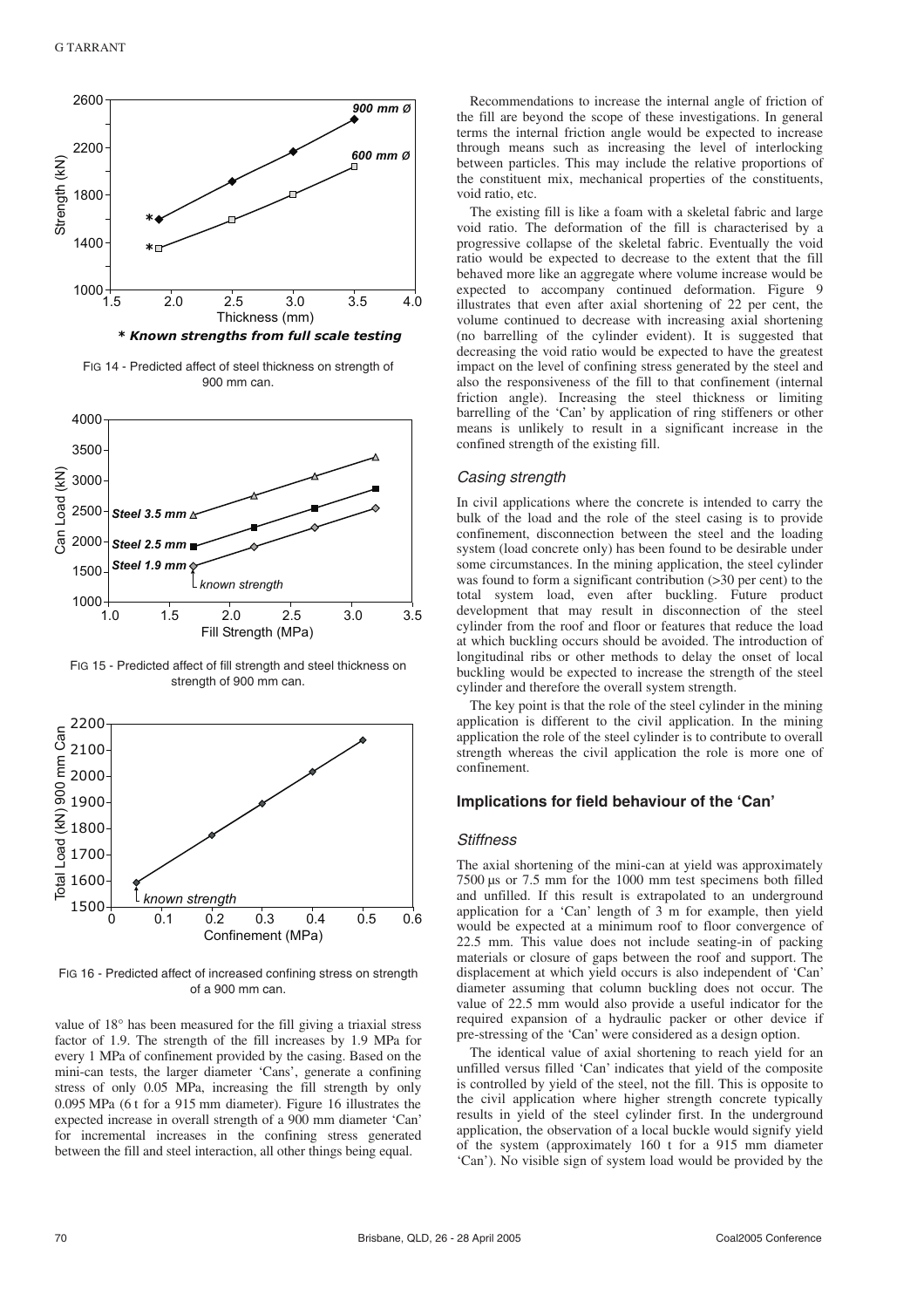steel cylinder prior to yield. Loading could only be implied through compaction of the packing materials.

Whilst the 'Can' exhibits limited strain hardening (gains strength with convergence), the presence of local buckling would signify that additional resistance against further roof to floor convergence would be minimal. In many respects the ability to 'follow the roof down' and at least maintain load is a deliberate design aspect of the 'Can' and of standing supports in general. Improvement of the strain hardening characteristics of the product would be expected to have a positive impact on roof control in high deformation areas.

## **Strength**

The mini-can test program has highlighted the greater contribution of the fill (>60 per cent for 915 mm diameter versions) versus the steel to the overall strength of the 'Can'. Since the fill is considered to be a very weak material (UCS 1.7 MPa) and has very low responsiveness to confinement, development of improved fill strength both pre and post yield appears to be the best avenue for product improvement. The most significant implication of this aspect to the underground application is the increased weight which is limited by existing 'Can' carrying equipment (this assumes that the option of pumping grout into empty cans would violate the patent (Healy, pers comm).

Since the strength of cementitious products generally increase exponentially with density, a small increase in overall weight may offer substantial increases in overall product strength. In addition to the increase in UCS, the responsiveness of the fill to confinement would also be expected to increase with a denser fill. Consideration of suitable equipment and OH&S issues associated with heavier 'Cans' is beyond the scope of this study however communications with colliery personnel suggest that increased weight of up to 100 per cent is feasible with existing handling equipment.

## Field load determination

Since the stiffness of the 'Can' is known and since the strain to yield is known (7500 µs), estimation of the load could be obtained through measurement of the total top to base convergence. Given the value of 22.5 mm for a 3.0 m long can, this magnitude of displacement is measurable with a standard (and cheap) convergence pole. Note that the total roof to floor convergence would not provide a suitable 'strain' measurement because this value would include the deformation of the packing and closure of gaps between the support and the roof. The reference anchors would need to be attached to the 'Can' itself. The strain could also be measured with a simple measurement of the distance between two pins attached to the steel casing.

Once local buckling has occurred, the 'Can' exhibits strain hardening behaviour meaning that the load continues to increase with progressive roof to floor convergence. The measurement of load once local buckling has occurred could only be achieved through use of a load cell since the load/strain relationship becomes non-linear.

## **Relevance of mini-can tests**

The mini-can tests were able to provide a greater insight into the general mechanisms of load development in the 'Can', the findings of which have application to support design using existing products and application to product development. Most importantly, the measurement of the confining stress provided by the steel to the fill was found to be very low  $\langle 0.05 \text{ MPa} \text{ for }$ 900 mm diameter cans). The role of the steel cylinder is to carry load rather than provide confinement in the current configuration.

The strength of full-scale products were predicted from the results of the mini-can tests and found to agree well with full-scale testing already conducted. The ability to predict the behaviour and strength of larger scale versions from scaled-down tests indicates that small scale testing would be a suitable tool for product development. The ability to conduct cheaper and easier small scale tests would be expected to accelerate product development and ultimately provide the mining industry with improved support design and product choice.

The most important application of the scaled-down tests is the ability to conduct product development in the laboratory as a first pass, rather than the more hazardous alternative of trial and error in an underground situation.

#### **Improvements for future scaled-down testing**

The preparation of the mini-cans was conducted according to tolerances applicable to the mining application. Unfortunately the presence of imperfections in the steel cylinders and lack of pre-testing conditioning resulted in an undesirable level of scatter in the strain gauge readings. The size and weight of the mini-cans (>60 kg) made proper sample preparation difficult. The results of the testing program indicate that with appropriate sample preparation, smaller scale cylinders would be suitable. Smaller samples would also make available a greater range of testing equipment (50 t capacity).

Investigations into improved fill properties could occur independently of the steel cylinder. Similarly, improved steel (or non-steel) cylinder strength could occur independently of the fill.

## **CONCLUSIONS AND RECOMMENDATIONS**

Testing of scaled-down versions of the 'Can' provided a suitable method to predict the stiffness and strength characteristics of full-scale versions in the field. The scaling parameters were a function of:

- strength of the bare (unfilled) steel tube at the onset of local buckling,
- strength of the unconfined fill, and
- contribution of confinement provided by the steel to the fill.

The various load contributions of the steel cylinder, unconfined fill and confined fill were determined for a range of 'Can' sizes. The unconfined fill and steel cylinder account for 63 per cent and 35 per cent of the total load respectively for a 915 mm diameter 'Can'.

The confining stress provided by the steel cylinder to the fill was found to be surprisingly low. The inferred confining stress developed in a 915 mm diameter 'Can' was approximately 0.05 MPa, which would account for only two per cent of the total load contribution.

Limited parametric analyses were provided to determine the relative impact of changes to the thickness of the steel cylinder and/or the fill strength. The properties of the fill, in particular the increase in strength with confinement were considered to be areas where significant improvements to overall 'Can' strength and stiffness could be achieved. These improvements would need to be assessed against the increased weight and associated handing issues.

Estimation of load in the 'Can' in the field could be obtained with reasonable accuracy by measurement of the axial strain at any point up to the onset of local buckling. The measured distance between two pins with a tape measure for example would be suitable.

The scaled-down tests would be a suitable 'first pass' to assess the field behaviour of non-steel 'Cans'.

The equations developed by the civil industry to estimate the buckle strength of thin walled steel tubes were developed empirically using D/t ratios significantly smaller than that